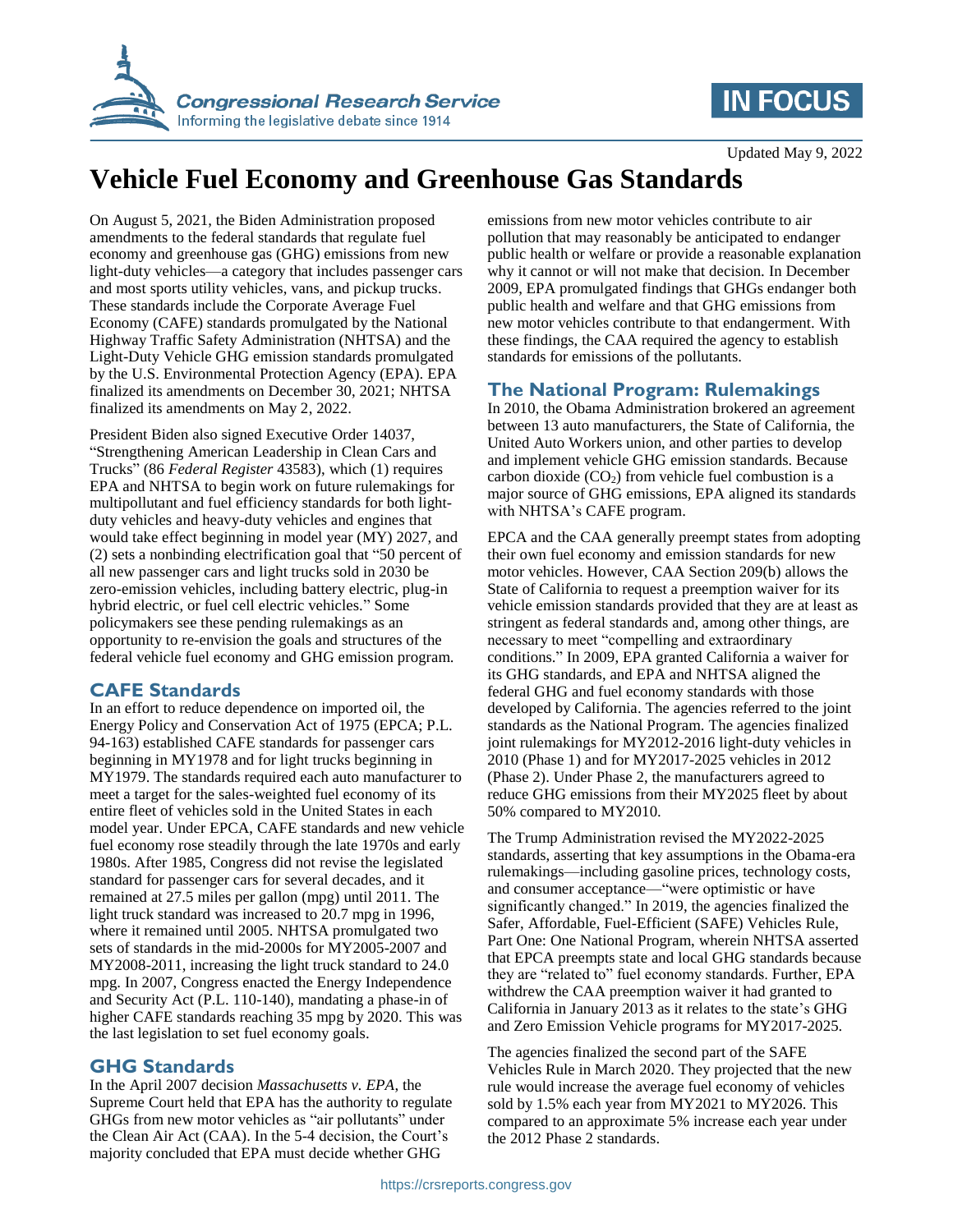#### **The National Program: Attributes**

The agencies' fuel economy and GHG standards apply to the new fleet of passenger cars and light trucks sold by a manufacturer within the United States during a given model year. Starting with the 2010 Phase 1 standards, the agencies have used the concept of a vehicle's "footprint" to set differing targets for different-sized vehicles. Generally, the larger the vehicle footprint, the lower the corresponding vehicle fuel economy target and the higher the  $CO<sub>2</sub>$ equivalent emissions target. This concept differs from the original CAFE standards, which grouped domestic passenger cars, imported passenger cars, and light trucks into three broad categories. The newer, "attribute-based standards" enable manufacturers to produce a range of vehicle sizes rather than designing a lighter and smaller vehicle fleet overall to meet categorical targets. About 70% of vehicles sold domestically are sport utility vehicles and pickup trucks; less than 30% are smaller, more fuelefficient sedans.

Manufacturers must report vehicle characteristics sold each model year. These data allow EPA and NHTSA to calculate each manufacturer's CAFE and GHG targets under the standards given the specific pattern of sales. The agencies then compare the calculated targets against the vehicles' fuel economy and emissions results from EPA-approved test cycles to determine compliance. To facilitate compliance, the agencies provide manufacturers various flexibilities under the standards. A manufacturer's fleetwide performance (as measured on the test cycles) can be adjusted through the use of alternative fuel vehicles, air conditioning efficiency improvements, and "off-cycle" technologies (e.g., active aerodynamics, thermal controls, and idle reduction). Further, manufacturers can generate credits for over-compliance with the standards in a given year. They can bank, borrow, and transfer these credits within their own fleets or trade them with other manufacturers to achieve compliance.

## **The 2021/2022 Proposed and Final Rules**

The August 2021 proposals and their final rules were not a joint rulemaking. EPA and NHTSA proposed and finalized their standards separately, with different MY requirements, target stringencies, and compliance flexibilities. NHTSA pointed to a difference in statutory authorities between the agencies as the reason for the uncoupling. NHTSA's final rule revises the current CAFE standards finalized under the Trump Administration beginning in MY2024 (87 *Federal Register* 25710). The final standards increase in stringency for both passenger cars and light trucks by 8% per year over MY2024-2025, and 10% in MY2026. NHTSA projected that the final standards would require, on an average industry fleet-wide basis, roughly 49 mpg in MY2026. **[Figure 1](#page-1-0)** compares CAFE standards to the U.S. fleets' adjusted performance data.

EPA's final rule revises the current vehicle GHG standards beginning in MY2023 and increases in stringency each year through MY2026 (86 *Federal Register* 74434). The increase is about 10% in the first year, followed by 5% in MY2024, 6.6% in MY2025, and 10% in MY2026. This would achieve a projected fleet-wide, sales-weighted, fuel economy equivalent of 55 mpg in 2026. **[Figure 2](#page-1-1)** compares

EPA's GHG compliance targets with those finalized under the 2012 Phase 2 and 2020 SAFE Vehicles rules.

#### <span id="page-1-0"></span>**Figure 1. CAFE Standards and Achieved Fuel Economy**



**Source:** CRS, from EPA and NHTSA.

#### <span id="page-1-1"></span>**Figure 2. EPA Fleet-Wide CO<sup>2</sup> Compliance Targets, MY2020-2026**



#### **Source:** CRS, from EPA.

Many of the agencies' program incentives and compliance flexibilities are retained in the final rule, and others that were removed under the SAFE Vehicles rule were restored. These include a restoration of the advanced technology vehicle multiplier credits for electric vehicles, fuel cell vehicles, and plug-in hybrids; a restoration of the full-size pickup truck incentives for strong hybrids; and an increase in the credits for "off-cycle" technologies.

Further, in December 2021, NHTSA repealed the SAFE Vehicles Rule, Part One, regarding EPCA's preemption of state GHG standards (86 *Federal Register* 74236). In March 2022, EPA reinstated California's waiver authority under the CAA to implement its own GHG emission standards (87 *Federal Register* 14332). As of May 2022, 17 other states and the District of Columbia have adopted California's GHG emission standards under the provisions of Section 177 of the CAA; the states account for approximately 40% of all U.S. new vehicle sales.

**Richard K. Lattanzio**, Specialist in Environmental Policy **Bill Canis**, Specialist in Industrial Organization and Business